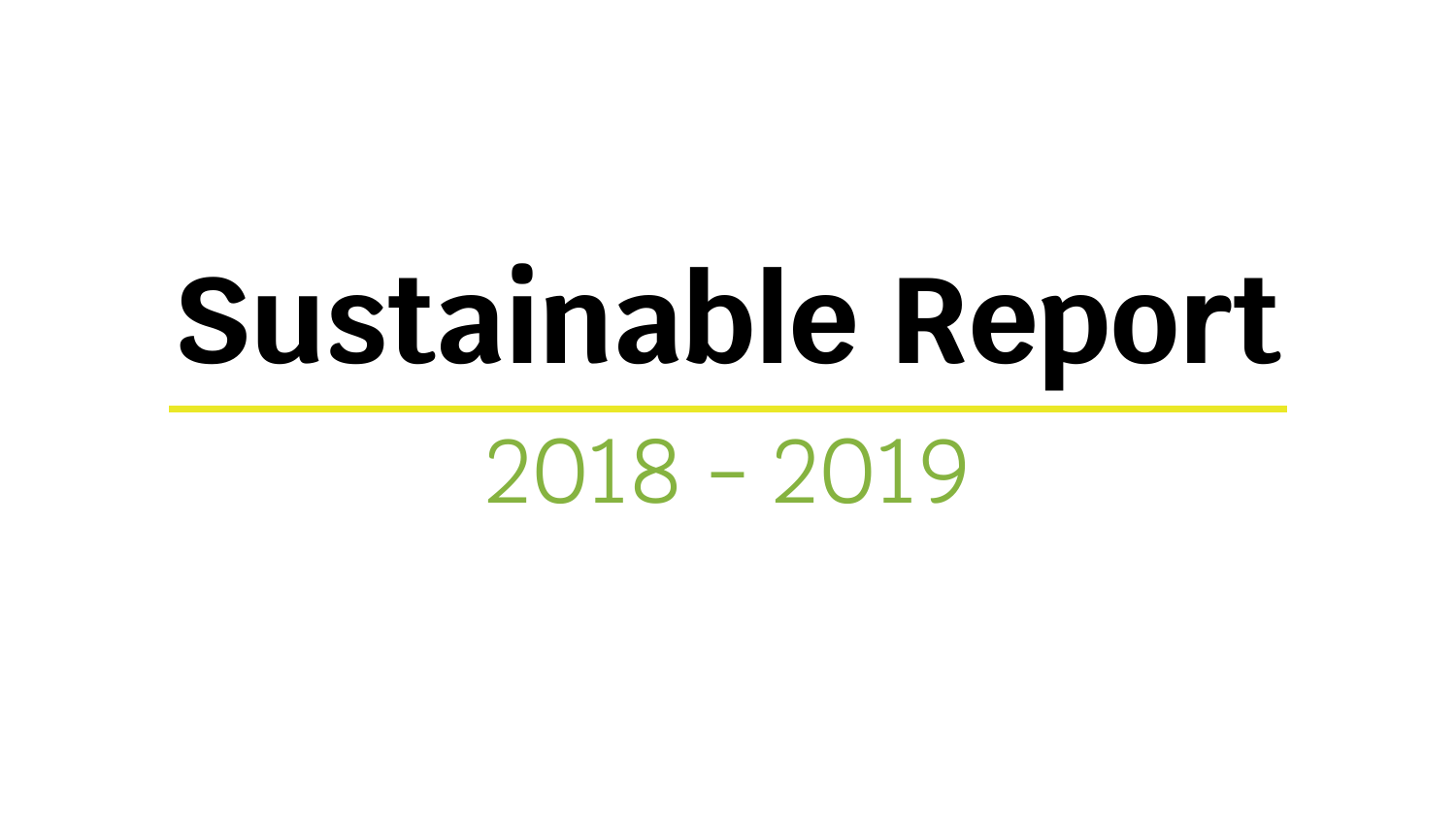# **Hazardous Wastes**

### **2018**

# **Total expenses = RM 1,478.70**

# **Total expenses = RM 4,874.72**

**2019**

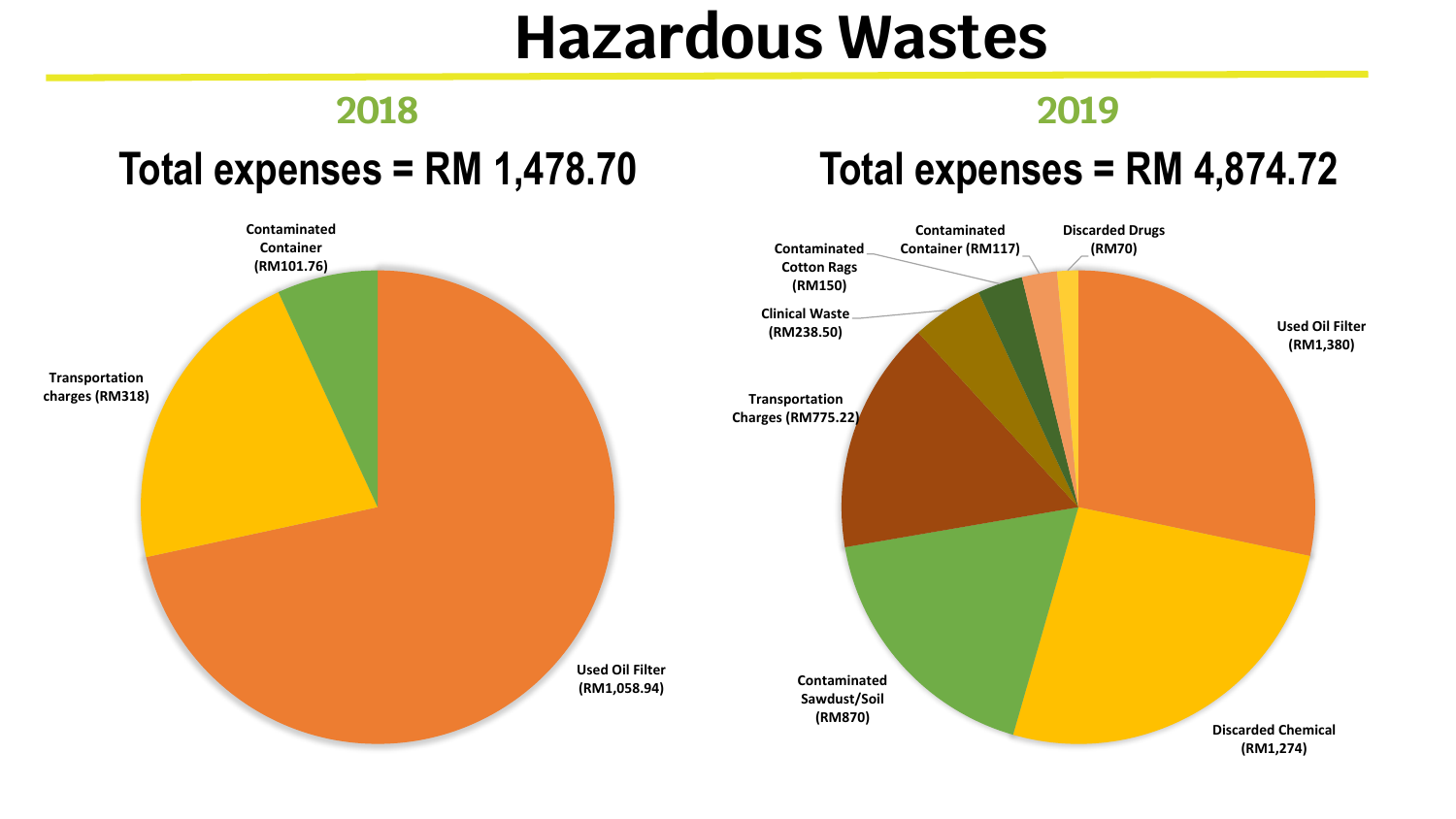# **Fuel Consumption**

### **2018**

## **Total expenses = RM 692,310.52**

# **Total expenses = RM 1,124,601.56**

**2019**

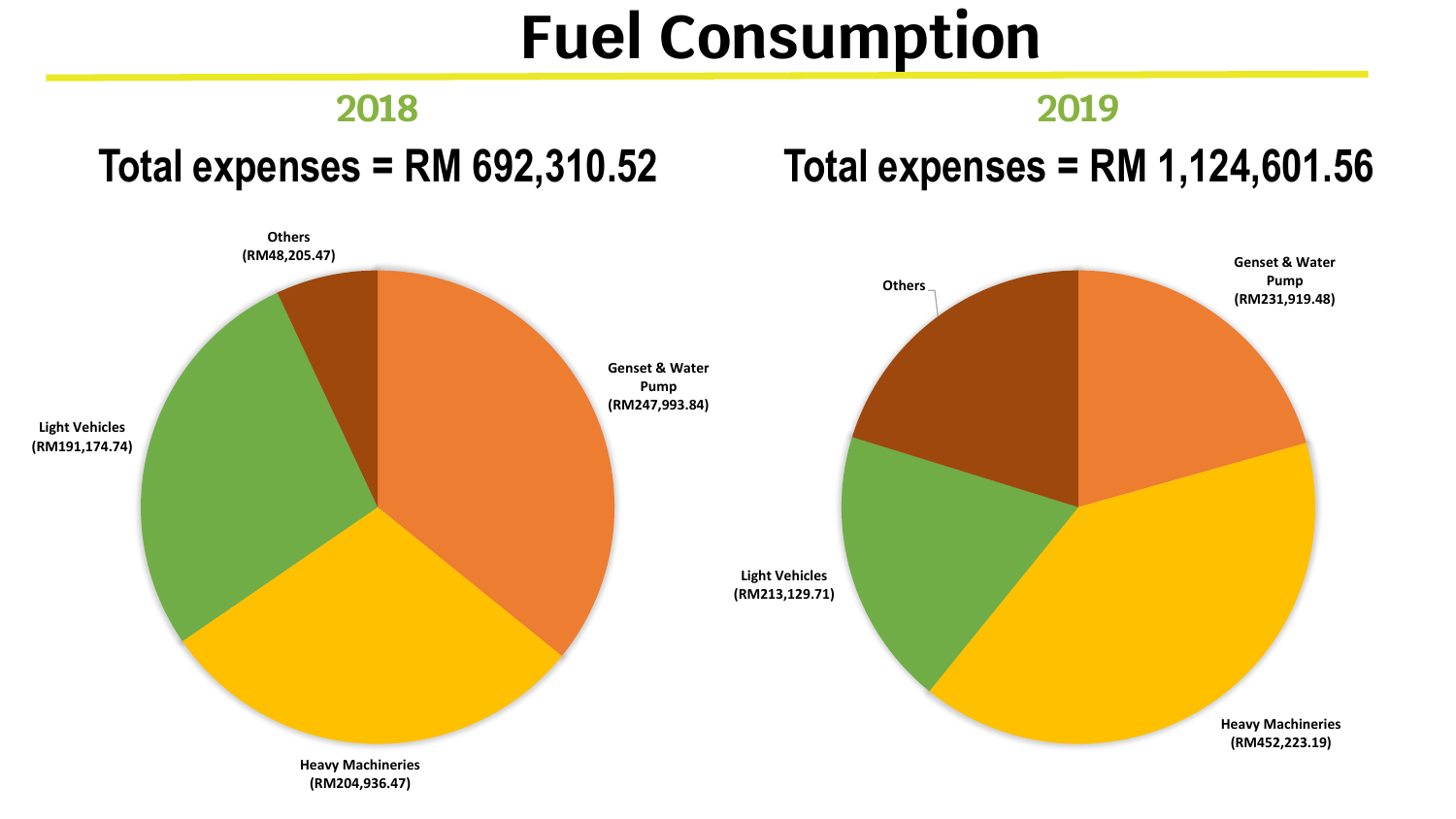# **Employment**

### **2018**

#### **Average Number of Employees: 282 persons**

- **Total new employees: 42 persons**
	- **Employer Turnover: 1.51%**

#### **2019**

#### **Average Number of Employees: 279 persons**

- **Total new employees: 36 persons**
	- **Employer Turnover: 1.97%**

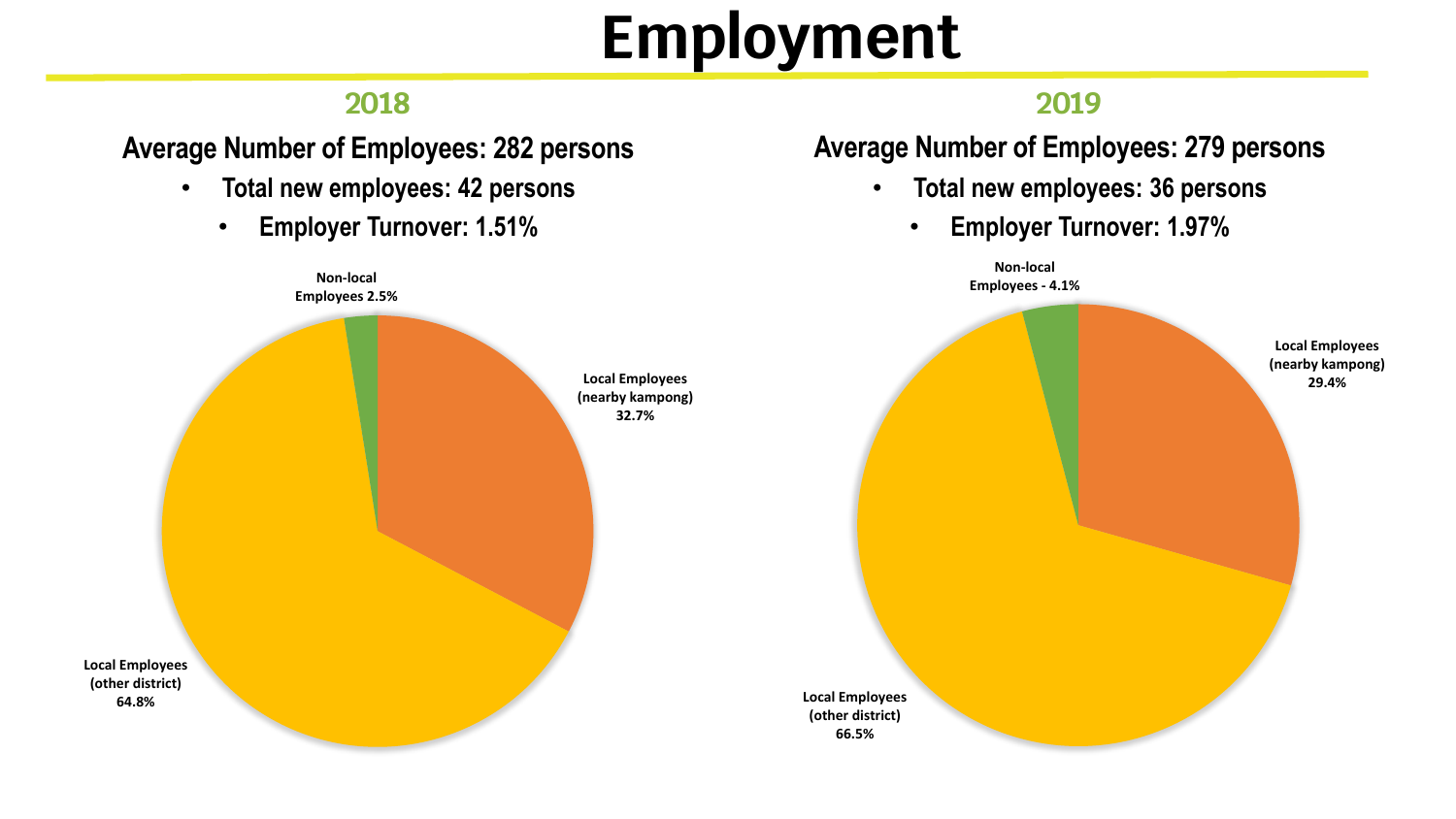# **Safety Equipment**

#### **2018**

### **2019**

### **Total expenses = RM 11,492.07**

## **Total expenses = RM 11,268.60**

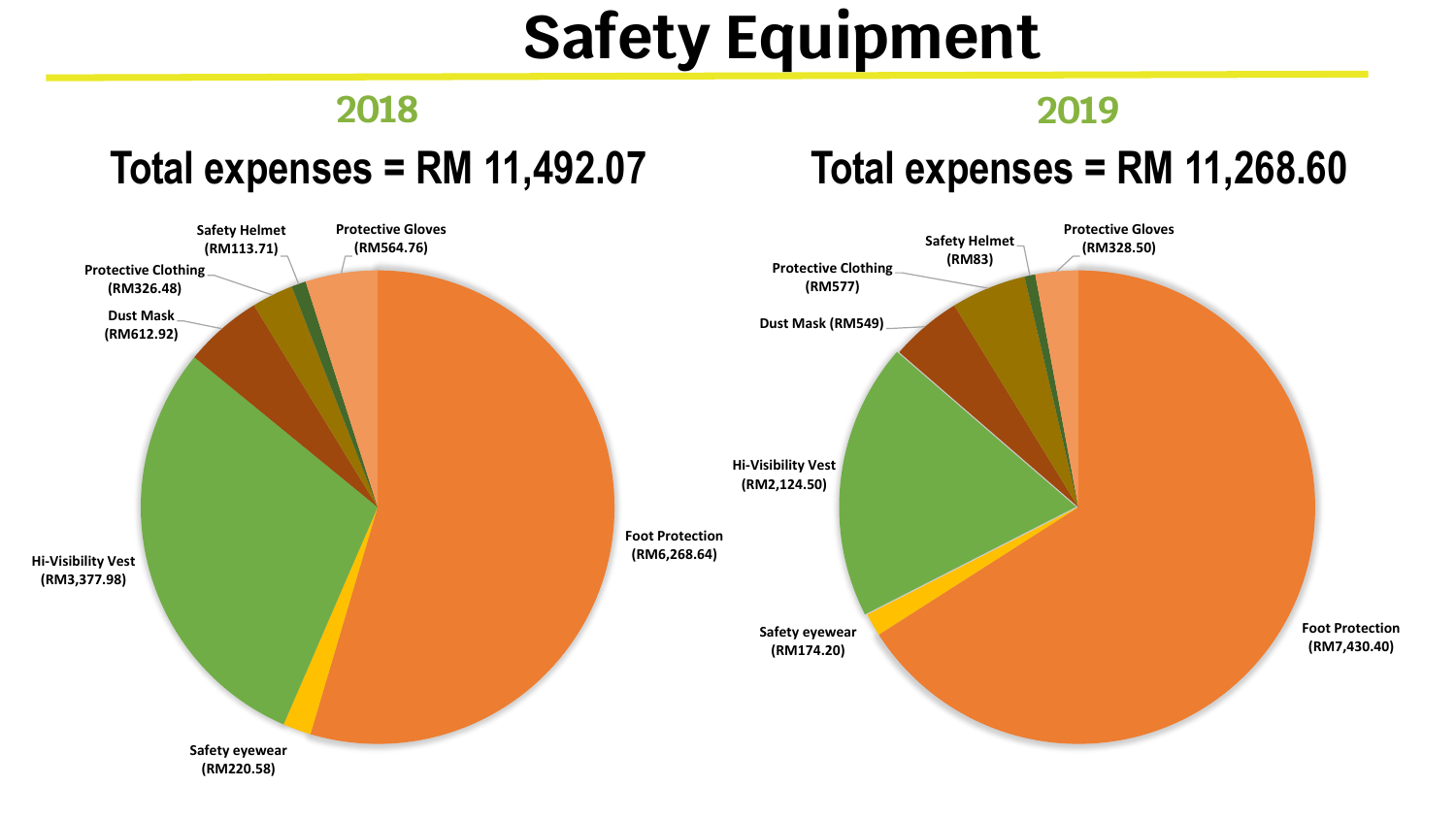# **Training and Seminar**

### **2018**

## **Total expenses = RM 86,613.83**

# **Total expenses = RM 236,292.25**

**2019**